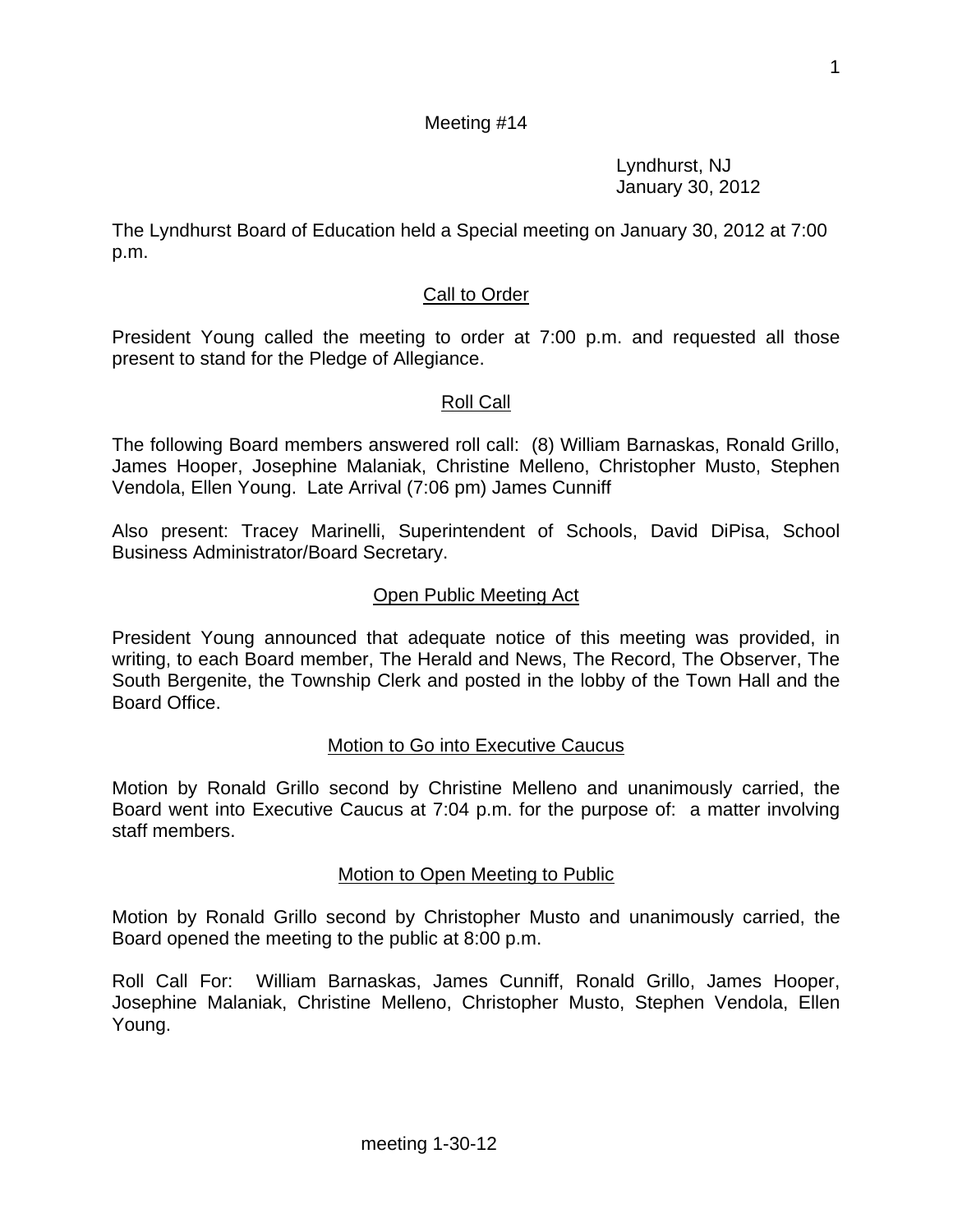#### Personnel Committee

Any Board member who takes exception to any of the following listed actions under the category of Personnel may so indicate now and a separate motion for each of the excepted actions will be entertained.

Motion by William Barnaskas second by Christine Melleno that the following Personnel actions of the Board numbered 1 through 1 exception actions 2 and 3 be adopted.

Roll Call For: (9) William Barnaskas, James Cunniff, Ronald Grillo, James Hooper, Josephine Malaniak, Christine Melleno, Christopher Musto, Stephen Vendola, Ellen Young.

- 1. BE IT RESOLVED, that the Lyndhurst Board of Education, at the recommendation of Tracey L. Marinelli, Superintendent of Schools, appoint Toni Ann Sullivan as a certificated self-contained aide for Lyndhurst High School for the 2011-2012 school year, effective February 2, 2012. Employment will be provisional, subject to authorization approval for emergent hiring pending completion of criminal history background check, and subject to submission of all required application document. This is a replacement position.
- - SEPARATE VOTE - - - - - - - - - - - - - - - - - - - - - - - -

Motion by William Barnaskas second by Christopher Musto

2. BE IT RESOLVED, that the Lyndhurst Board of Education hereby ratifies and memorializes the actions of the Superintendent, which the Board had been previously orally polled for affirmance, as to the paid leave of teacher pending further evaluation and/or action by this Board.

Roll Call For: (9) William Barnaskas, James Cunniff, Ronald Grillo, James Hooper, Josephine Malaniak, Christine Melleno, Christopher Musto, Stephen Vendola, Ellen Young.

- - - SEPARATE VOTE - - - - - - - - - - - - - - - - - - - - - - - - - - - - - - - - - - - - - - - - - - - - - - -

Motion by William Barnaskas second by Christine Melleno

3. BE IT RESOLVED, that the Lyndhurst Board of Education hereby ratifies and memorializes the actions of the Superintendent, which the Board had been previously orally polled for affirmance, as to the paid suspension of teacher, pending further action of the applicable governmental agencies and/or this Board.